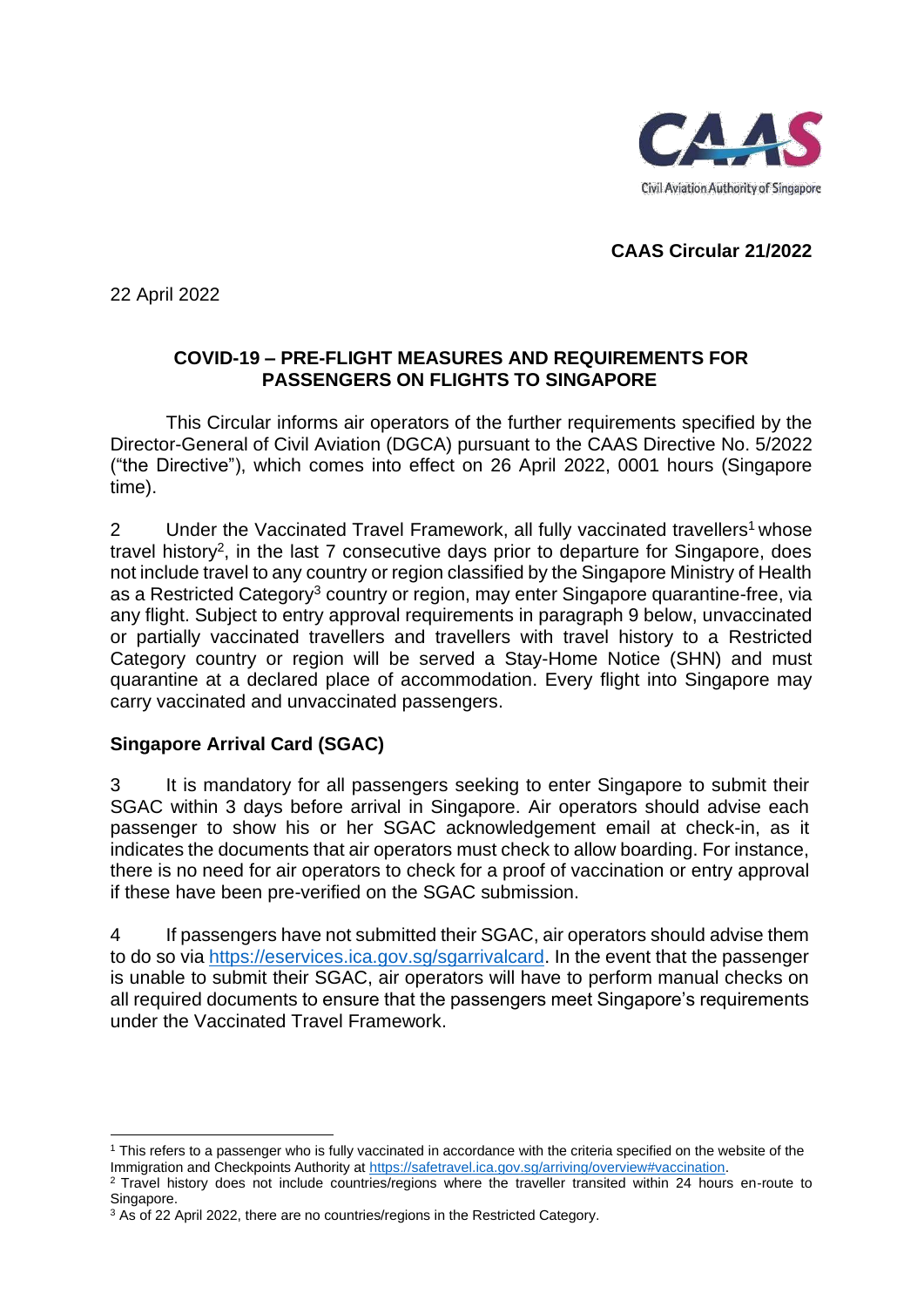5 The requirement for air operators to conduct a basic health assessment on passengers at airline check-in has been removed. Nonetheless, air operators should determine whether to accept a passenger for boarding, who appears to have symptoms of or have a communicable disease or any other condition, which could pose a direct threat to the health or safety of other persons, in accordance with their standard operating procedures.

# **Vaccination Requirements**

6 A traveller must have completed his or her COVID-19 vaccination with a vaccine listed in the [World Health Organization Emergency Use Listing \(WHO-EUL\)](https://safetravel.ica.gov.sg/arriving/overview#vaccination) at least 14 days before entering Singapore.

7 Pursuant to paragraph 4(1)(a) of the Directive, the DGCA has specified that any of the following is proof that a traveller has been fully vaccinated:

- (a) an acceptance letter issued by the Safe Travel Office (STO) confirming that the traveller's vaccination certificate has been verified using the Vaccination Check Portal (see **Annex A** for sample);
- (b) an electronic or physical copy of a vaccination certificate, which must be in the English language or translated into English by a translation service provider, notary public, or embassy of the country or region that issued the document, and which states all of the following:
	- (i) traveller's name as stated on the passport;
	- (ii) at least 1 other personal identifier (e.g. date of birth or passport number), corresponding exactly with the information in the traveller's passport used for entry into Singapore;
	- (iii) country or region of vaccination;
	- $(iv)$  name of vaccine(s) administered<sup>4</sup> (if more than 1 dose, the name of each vaccine administered);
	- (v) vaccination date(s) (if more than 1 dose, the date each dose was administered),
- (c) vaccination status on the HealthHub app or TraceTogether app (see **Annex B** for sample);
- (d) an acknowledgement email via the SGAC indicating that the traveller's vaccination certificate has been verified.

<sup>4</sup> Please refer to<https://safetravel.ica.gov.sg/arriving/overview#vaccination> for the list of vaccines accepted by Singapore, and the required doses.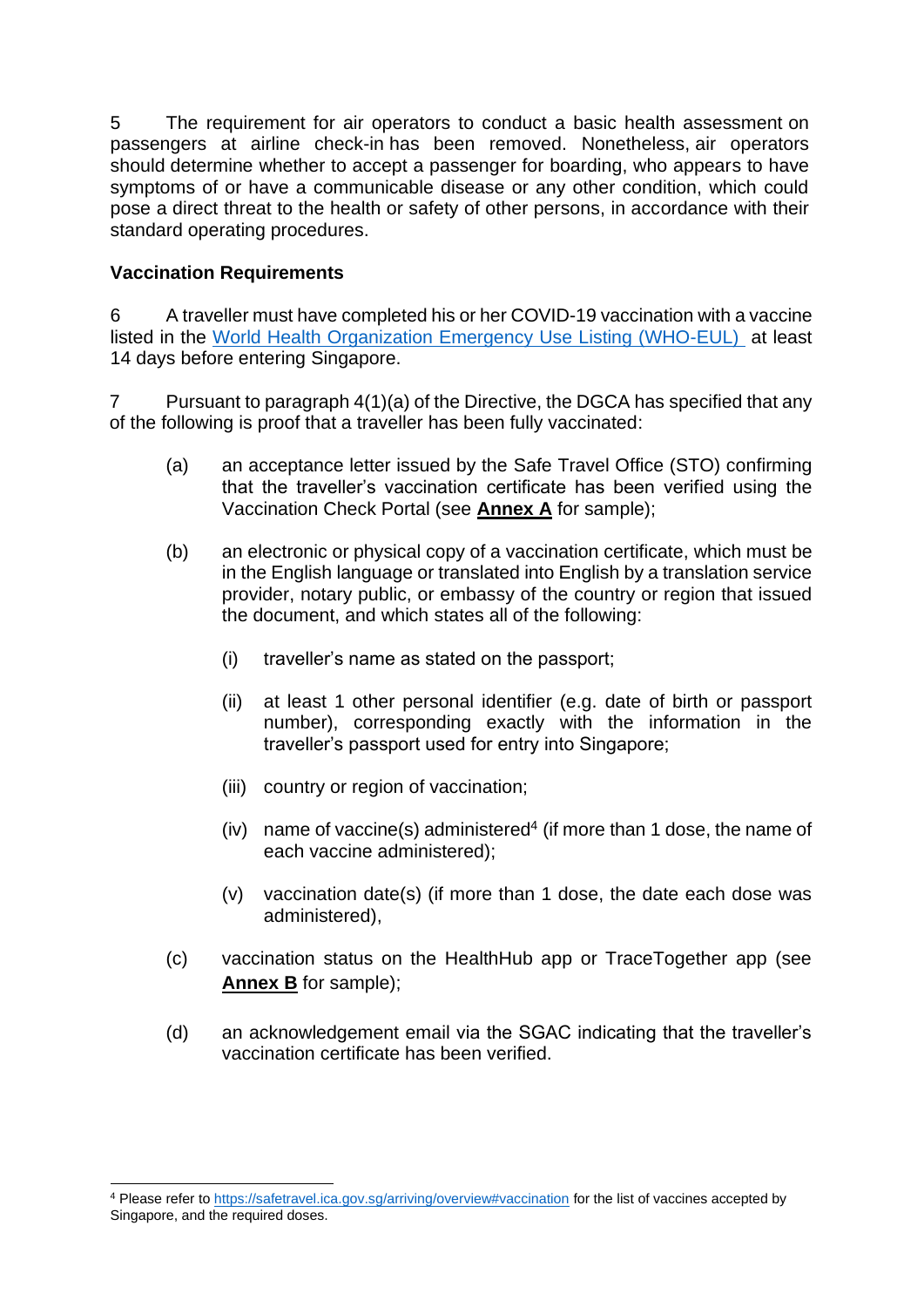# **Entry Approval Requirements**

8 Fully vaccinated passengers, except non-Malaysian male work permit holders on In-Principle Approval (IPA) in the Construction, Marine Shipyard and Process (CMP) sector, are not required to obtain an approval for entry issued by the STO or a Singapore Government agency. From **1 May 2022, 0001 hours (Singapore time)**, approval for entry will not be required for any fully vaccinated passenger<sup>5</sup> entering Singapore.

9 Pursuant to paragraph 4(1)(b) of the Directive, the DGCA has specified that the following passengers are required to provide proof that they have been granted approval to enter Singapore, or exemption from vaccination, as the case may be, for entry into Singapore:

# (a) **up to 30 Jun 2022, 2359h hours (Singapore time):**

- (i) unvaccinated or partially vaccinated<sup>6</sup> Long-Term Pass and IPA holders aged 18 years or above in that calendar year<sup>7</sup>;
- (ii) unvaccinated or partially vaccinated short-term visitors aged 13 years or above in that calendar year<sup>8</sup>;

# (b) **from 1 July 2022, 0001 hours (Singapore time)**:

- (i) unvaccinated or partially vaccinated Long-Term Pass and IPA holders aged 13 years or above in that calendar year;
- (ii) unvaccinated or partially vaccinated short-term visitors aged 13 years or above in that calendar year.

10 A passenger mentioned in paragraph 9 may provide any of the following as proof that he or she has been granted approval to enter Singapore, or exemption from vaccination:

- (a) an Approval Letter for Entry (ALE) issued by the STO or a Singapore Government agency;
- (b) a letter of exemption from vaccination issued by a Singapore Government agency (see **Annex C** and **Annex D** for samples);
- (c) an acknowledgement email via the SGAC indicating that the traveller's entry approval has been verified.

<sup>5</sup> Fully vaccinated non-Malaysian male work permit holders on IPA in the CMP sector no longer need to apply for entry approval from 1 May 2022 to enter Singapore, and will instead need to book a slot at the Onboard centre for onboarding upon arrival. More details can be found on the Ministry of Manpower's (MOM) website at [https://www.mom.gov.sg/covid-19/entry-approval-requirements.](https://www.mom.gov.sg/covid-19/entry-approval-requirements)

 $6$  This refers to a passenger who is partially vaccinated in accordance with the criteria specified on the website of the Immigration and Checkpoints Authority at [https://safetravel.ica.gov.sg/arriving/overview#vaccination.](https://safetravel.ica.gov.sg/arriving/overview#vaccination)

 $7$  Age is calculated based on calendar year. If a Long-Term Pass or IPA holder is entering Singapore in the year of 2022, those born in or after 2005 are not required to be fully vaccinated.

 $8$  Age is calculated based on calendar year. If a short-term visitor is entering Singapore in the year of 2022, those born in or after 2010 are not required to be fully vaccinated.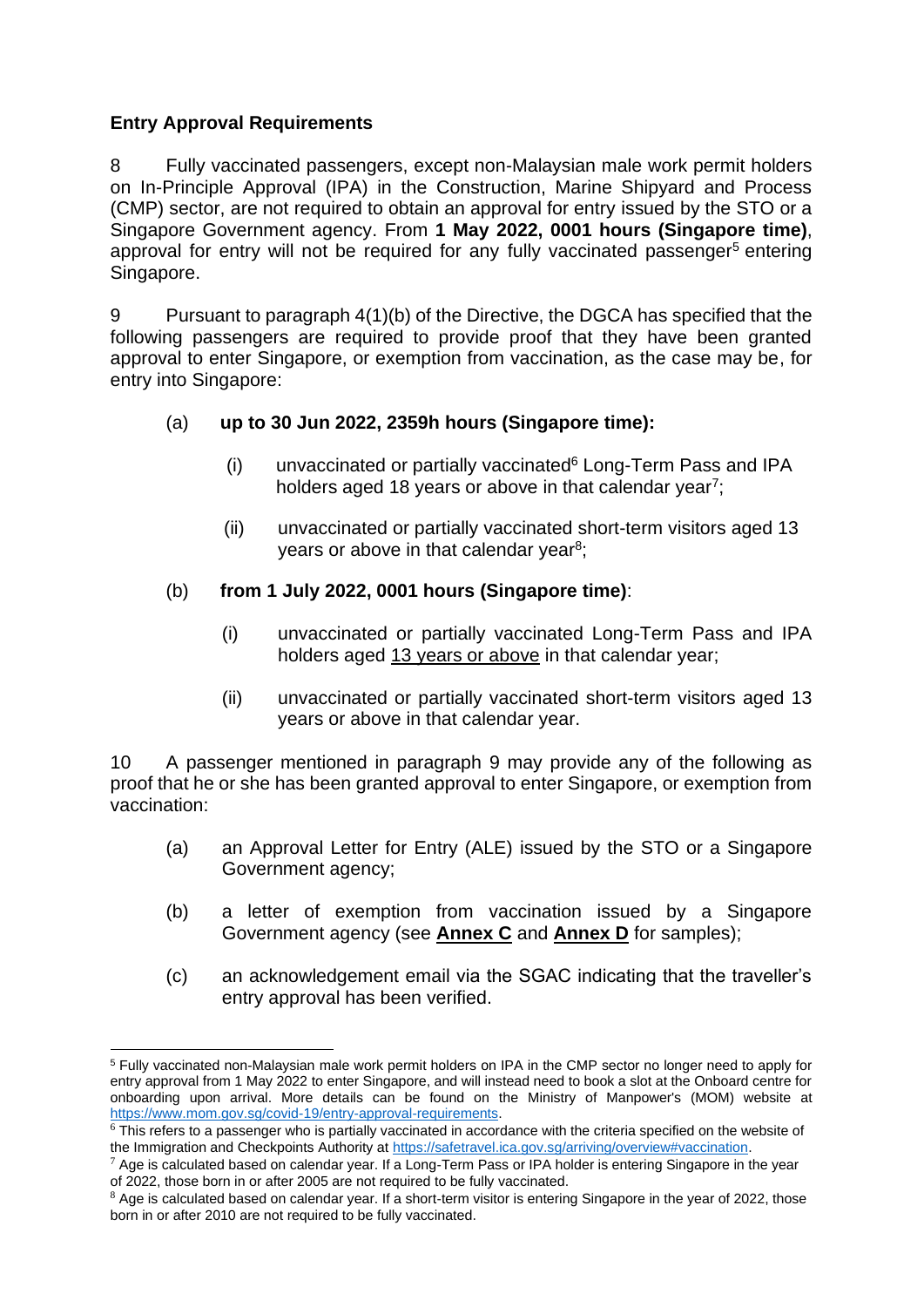11 To avoid doubt, the following passengers are not required to provide proof that they have been granted approval to enter Singapore, or exemption from vaccination, to be allowed to board a flight to Singapore:

# (a) **up to 30 Jun 2022, 2359h hours (Singapore time):**

- (i) unvaccinated or partially vaccinated <sup>9</sup> Singapore Citizens and Permanent Residents;
- (ii) Long-Term Pass and IPA holders aged 17 years or below in that calendar year;
- (iii) short-term visitors aged 12 years or below in that calendar year;

# (b) **from 1 July 2022, 0001 hours (Singapore time):**

- (i) unvaccinated or partially vaccinated Singapore Citizens and Permanent Residents;
- (ii) Long-Term Pass and IPA holders aged 12 years or below in that calendar year;
- (iii) short-term visitors aged 12 years or below in that calendar year.

# **Pre-Departure Test (PDT)**

12 Pursuant to paragraph 4(1)(c) of the Directive, the DGCA has specified that every partially vaccinated or unvaccinated passenger who intends to enter Singapore must provide proof of having taken, within 2 days<sup>10</sup> prior to departure for Singapore:

- (a) any COVID-19 test <sup>11</sup> specified in **Annex E**, if the passenger's travel history, in the last 7 consecutive days<sup>12</sup> prior to departure for Singapore, does not include travel to a country or region classified by the Singapore Ministry of Health as a **Restricted Category** country or region;
- (b) any COVID-19 Polymerase Chain Reaction (PCR) test specified in **Annex E**, if the passenger's travel history, in the last 7 consecutive days prior to departure for Singapore, includes travel to any country or region classified by the Singapore Ministry of Health as a **Restricted Category** country or region.
- 13 The proof of a PDT must meet the following requirements:
	- (a) in the case of a COVID-19 PCR test, is taken at and issued by an internationally accredited or recognised laboratory, clinic or medical

<sup>&</sup>lt;sup>9</sup> This refers to a passenger who is partially vaccinated in accordance with the criteria specified on the website of the Immigration and Checkpoints Authority at [https://safetravel.ica.gov.sg/arriving/overview#vaccination.](https://safetravel.ica.gov.sg/arriving/overview#vaccination)

<sup>10</sup> If the PDT is taken on 1 April 2022, it will be valid for departure up to 3 April 2022, 2359 hours.

<sup>&</sup>lt;sup>11</sup> The COVID-19 test specified in **Annex E** may be taken by means of any sampling method.

<sup>&</sup>lt;sup>12</sup> To illustrate, if the scheduled day of departure of the flight is D (e.g. 8 April 2022), the last 7 consecutive days refer to D-7 to D (i.e. 1 April to 8 April 2022).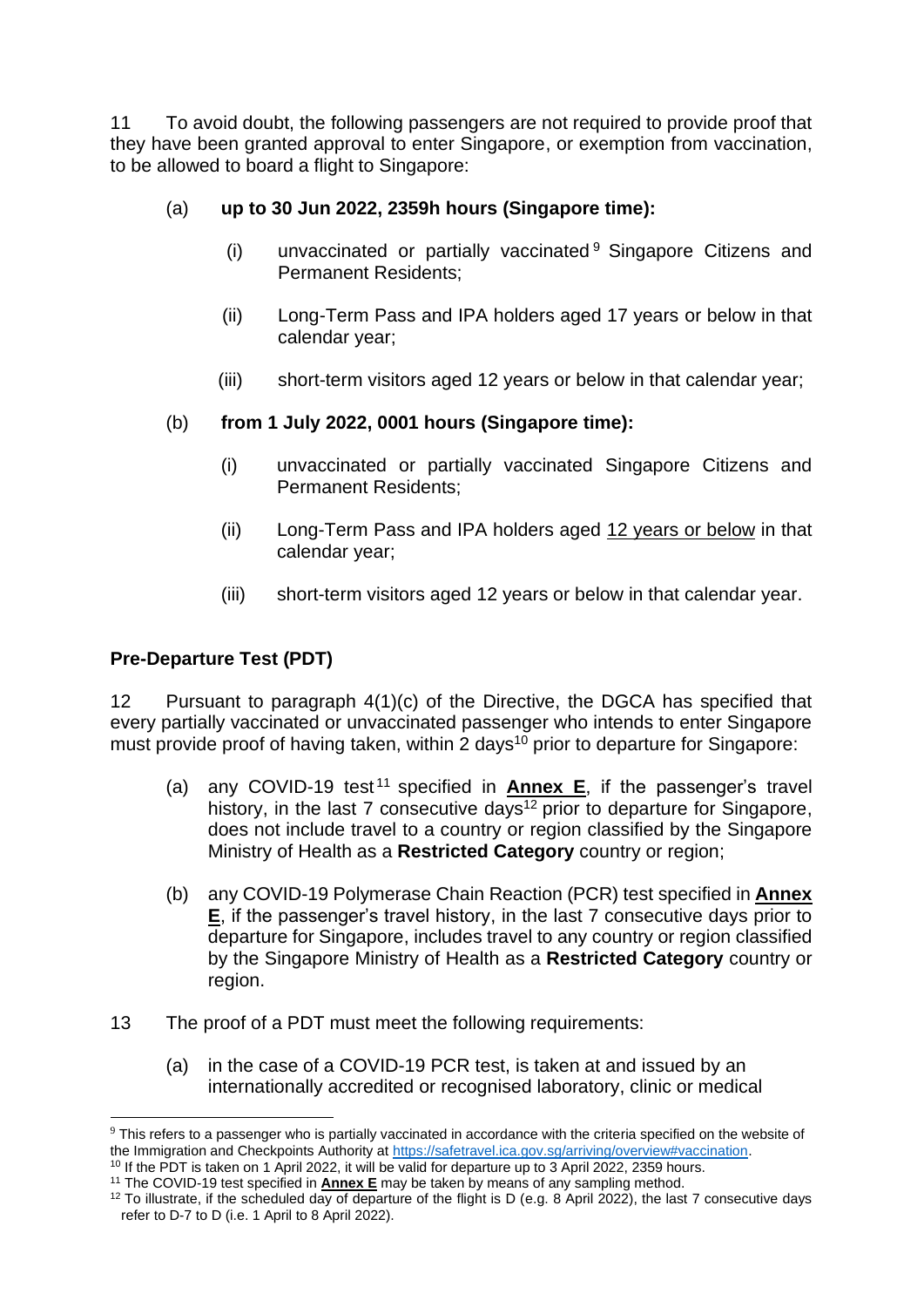facility specified on the Internet website of the Singapore Ministry of Health at [https://www.moh.gov.sg/covid-19/accreditation-bodies-for](https://www.moh.gov.sg/covid-19/accreditation-bodies-for-covid-19-testing)[covid-19-testing;](https://www.moh.gov.sg/covid-19/accreditation-bodies-for-covid-19-testing)

- (b) in the case of an Antigen Rapid Test (ART), is:
	- (i) administered by a trained professional, including a medical professional or government-recognised trained professional in the country or region of departure; or
	- (ii) a self-administered test that is remotely supervised by an approved ART provider in Singapore;
- (c) in the case of any other COVID-19 test, is administered by a trained professional, including a medical professional or government-recognised trained professional in the country or region of departure;
- (d) is in the English language or translated into English;
- (e) is not handwritten, and states:
	- (i) a test result that is negative;
	- (ii) the date that the test was taken; and
	- (iii) the name of the passenger as stated in the passport and at least one other personal identifier such as the date of birth or passport number.

14 The following passengers are not required to provide proof of having taken a PDT for COVID-19:

- (a) a child aged 2 years or below in that calendar year<sup>13</sup>;
- (b) a passenger who has been exempted by a relevant Singapore Government agency from the requirement of a PDT<sup>14</sup>;
- (c) a transfer or transit passenger who is not seeking entry into Singapore;
- (d) **from 26 April 2022, 0001 hours (Singapore time)**, a fully vaccinated passenger or a child aged 12 years or below in that calendar year<sup>15</sup>.

15 Pursuant to paragraph 4(1)(d) of the Directive, the DGCA has specified that a passenger may provide proof of having recently recovered from COVID-19 ("proof of recovery") in lieu of proof of having taken a PDT for COVID-19, as follows:

(a) a positive result of any COVID-19 test specified in **Annex E** that –

<sup>&</sup>lt;sup>13</sup> Age is calculated based on calendar year. If a passenger is entering Singapore in the year of 2022, those born in or after 2020 are not required to take a PDT prior to departure for Singapore.

<sup>&</sup>lt;sup>14</sup> CAAS will keep airlines informed of the sample exemption letters issued by relevant Singapore government agencies.

<sup>&</sup>lt;sup>15</sup> Age is calculated based on calendar year. If a passenger is entering Singapore in the year of 2022, those born in or after 2010 are not required to take a PDT prior to departure for Singapore.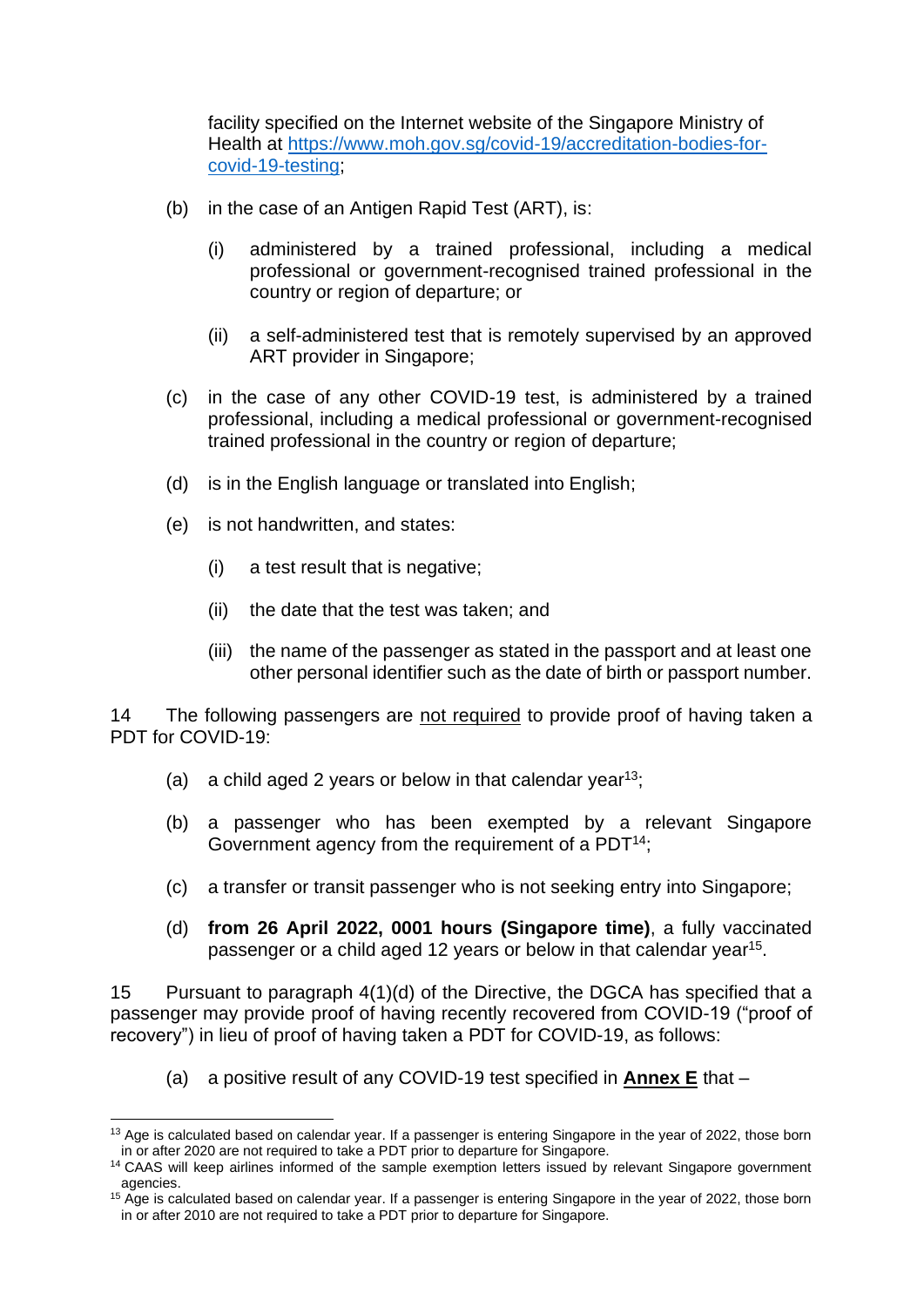- (i) meets the requirements in paragraph 13; and
- (ii) is taken between 14 and 90 days before the scheduled date of departure of the flight to Singapore;
- (b) a discharge memo that  $-$ 
	- (i) states the name of the passenger, and at least one other personal identifier such as the date of birth or passport number corresponding exactly with the information in the passport used for entry into Singapore;
	- (ii) states the date of infection or the discharge date, which must be between 14 and 90 days before the scheduled date of departure for the flight to Singapore; and
	- (iii) is issued by a relevant state authority or licensed medical professional;
- (c) a positive result of a supervised self-administered ART that is issued by a licensed medical provider in Singapore<sup>16</sup>, that  $-$ 
	- (i) meets the requirements in paragraph 13(d) and (e); and
	- (ii) is taken between 14 and 90 days before the scheduled date of departure of the flight to Singapore.

16 Air operators may also refer to the self-help checker at <https://go.gov.sg/recovered-traveller-checker> to determine if recently-recovered travellers can be exempted from the PDT requirement.

17 The two-day period for the PDT mentioned in paragraph 12 of this Circular is determined as follows:

- (a) For a passenger taking a **non-stop flight** to Singapore, the period of 2 days will commence from the scheduled departure day of the flight to Singapore. For example, if the flight is scheduled to depart on 3 April 2022, the PDT must be taken no earlier than 1 April 2022.
- (b) For a passenger taking a **connecting flight** to Singapore:
	- (i) if the total scheduled transit duration on the ground does not exceed 24 hours, the 2-day period will commence from the scheduled departure day of the **first flight** of the journey to Singapore. For example, if the passenger's flight itinerary is LAX-NRT-SIN and his transit duration at NRT is within 24 hours, the PDT must be taken within 2 days of the scheduled departure day of his flight from LAX.

<sup>&</sup>lt;sup>16</sup> Overseas supervised self-administered ARTs and HealthHub statuses showing ART "self-administered (under supervision)" without the "Licensed Provider" tag will not be accepted.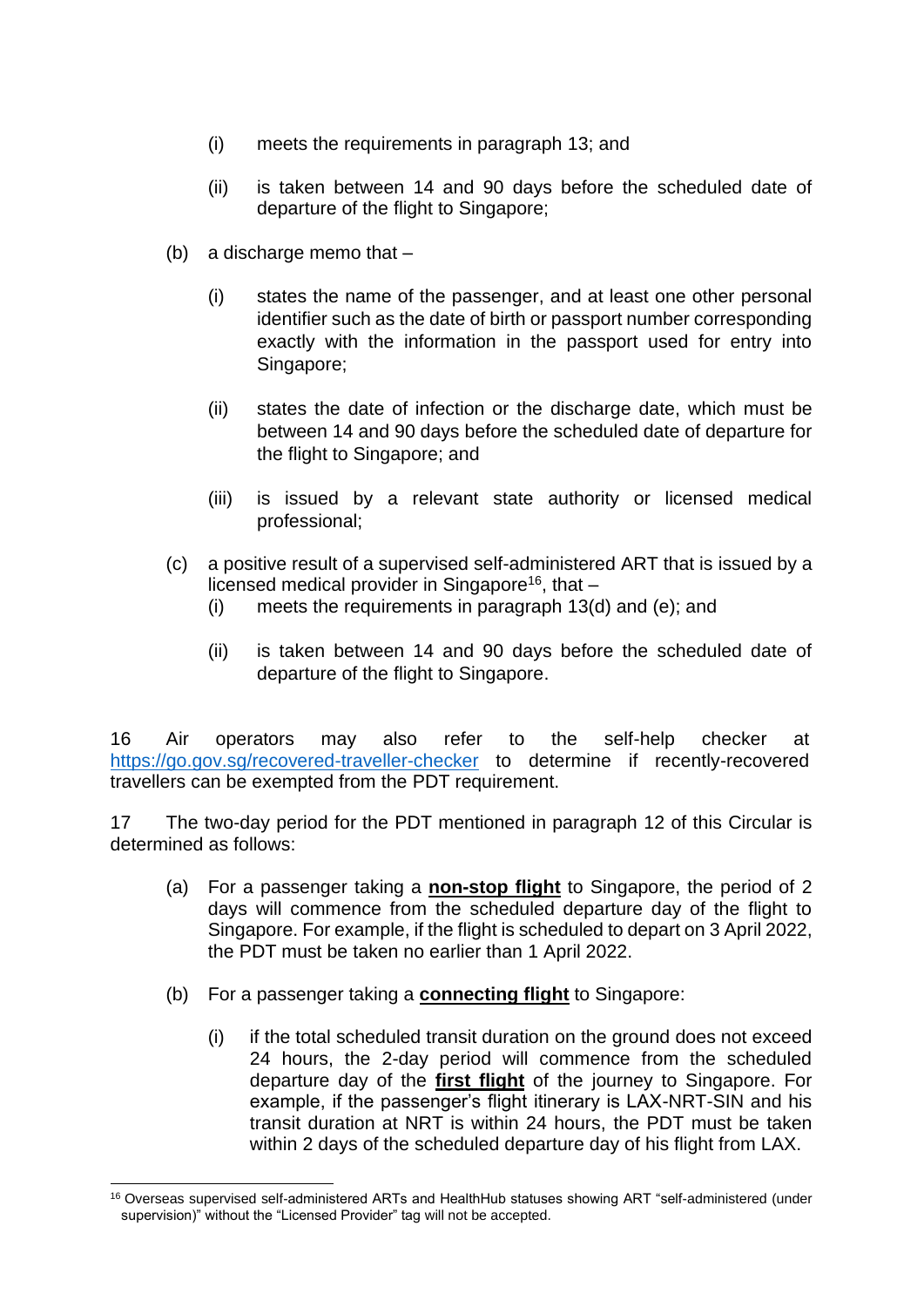(ii) if the total scheduled transit duration on the ground exceeds 24 hours, the 2-day period will commence from the scheduled departure day of the last flight of the journey to Singapore (i.e. the flight to Singapore). For example, if the passenger's flight itinerary is LAX-NRT-HKG-SIN and the total scheduled transit duration at NRT and HKG adds up to more than 24 hours, the PDT must be taken within 2 days of the scheduled departure day of the flight from HKG.

18 Pursuant to paragraph 7(4) of the Directive, the DGCA has specified that every air operator must:

- (a) maintain, for a minimum of four weeks, a record of the PDT taken by a passenger mentioned in paragraph 12, or the proof of recovery mentioned in paragraph 15, as the case may be, that states the following:
	- (i) name, as stated in the passport;
	- (ii) type of PDT or proof of recovery;
	- (iii) date of PDT or proof of recovery;
	- (iv) the PDT result, which must be in English; and
- (b) furnish the necessary information and evidence of such records upon request by CAAS.

19 Air operators should remind their passengers that should any be found to have produced a false or forged COVID-19 test certificate or discharge memo, it will affect the passenger's ability to obtain or sponsor immigration facilities in the future.

20 The requirement to take a PDT is in addition to existing prevailing entry requirements (e.g. requirements for entry approvals) and border health measures for all inbound passengers. Air operators must also ensure that their connecting passengers meet the entry requirements of their destination country or region.

## **Compliance with Border Measures**

21 A summary of changes to the COVID-19-related requirements for entry into Singapore from **26 April 2022, 0001 hours (Singapore time)** is in the appended table. Details on entry requirements and health protocols can be found on the SafeTravel website [\(https://safetravel.ica.gov.sg\)](https://safetravel.ica.gov.sg/).

| <b>Vaccination</b><br><b>Status</b> | <b>Traveller Archetype</b> | <b>Documents</b>                                                   |                                |                                                                           |
|-------------------------------------|----------------------------|--------------------------------------------------------------------|--------------------------------|---------------------------------------------------------------------------|
|                                     |                            | PDT, Proof of<br><b>Recovery or PDT</b><br><b>Exemption Letter</b> | Proof of<br><b>Vaccination</b> | <b>Entry Approval or</b><br><b>Vaccination</b><br><b>Exemption Letter</b> |
| Fully<br>Vaccinated                 | All travellers             | <b>Not Required</b>                                                | Required                       | <b>Not</b><br>Required                                                    |

|  |  |  |  |  | (a) up to 30 Jun 2022, 2359h hours (Singapore time): |  |
|--|--|--|--|--|------------------------------------------------------|--|
|--|--|--|--|--|------------------------------------------------------|--|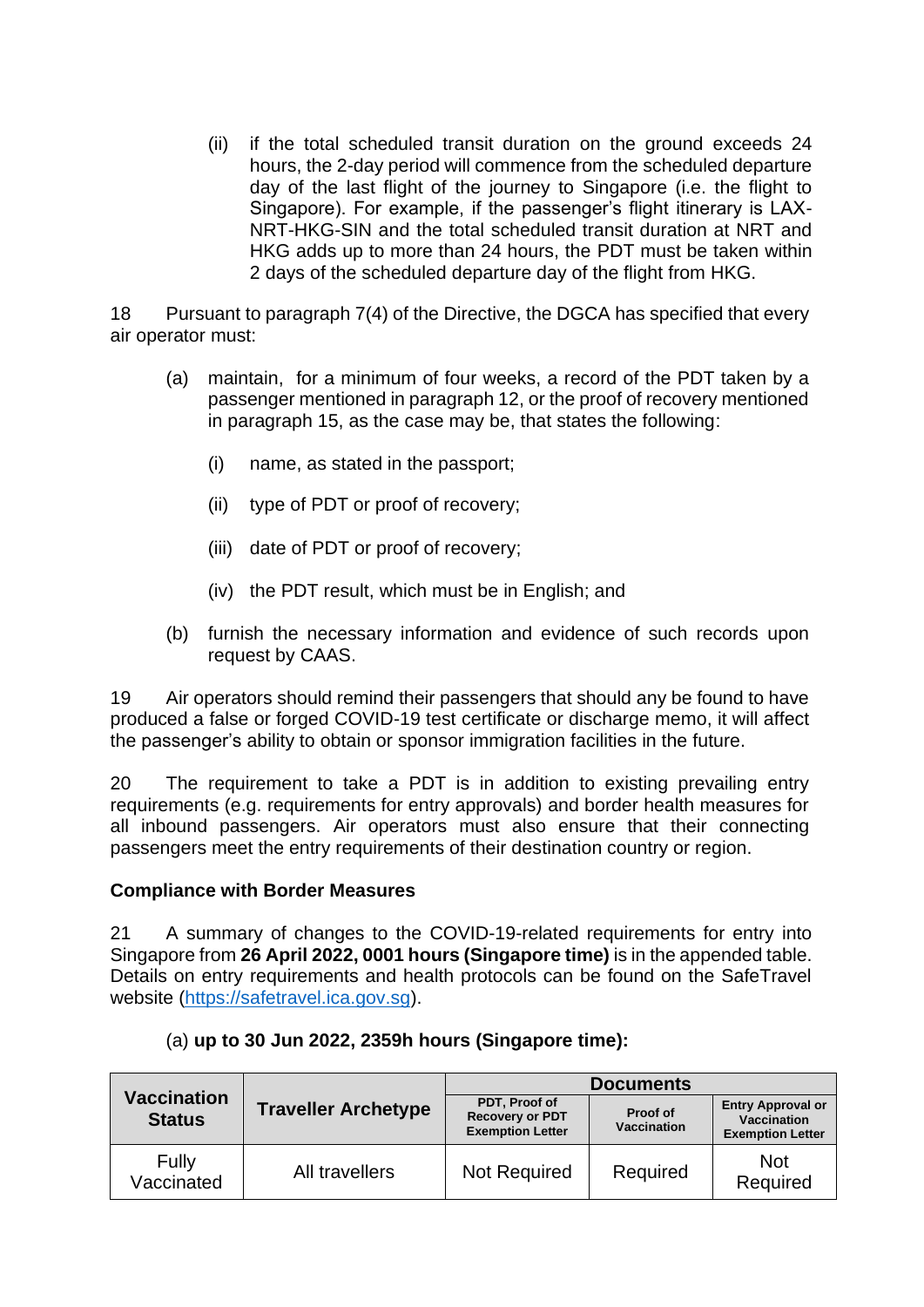| Unvaccinated<br>or Partially<br>Vaccinated | Children Aged 12 &<br><b>Below</b>                                                                                                                                                    | <b>Not Required</b> | <b>Not</b><br>Applicable | <b>Not</b><br>Required |
|--------------------------------------------|---------------------------------------------------------------------------------------------------------------------------------------------------------------------------------------|---------------------|--------------------------|------------------------|
|                                            | <b>Singapore Citizens</b><br>Aged 13 & Above<br>Permanent<br>$\bullet$<br><b>Residents Aged 13</b><br>& Above<br>Long-Term Pass &<br>$\bullet$<br><b>IPA holders Aged</b><br>13 to 17 | Required            | <b>Not</b><br>Applicable | <b>Not</b><br>Required |
|                                            | Long-Term Pass &<br><b>IPA holders Aged</b><br>18 & Above<br>Short-Term<br>Visitors Aged 13 &<br>Above                                                                                | Required            | <b>Not</b><br>Applicable | Required               |

(b) **from 1 July 2022, 0001 hours (Singapore time):**

|                                            | <b>Traveller Archetype</b>                                                                                          | <b>Documents</b>                                                   |                          |                                                                    |
|--------------------------------------------|---------------------------------------------------------------------------------------------------------------------|--------------------------------------------------------------------|--------------------------|--------------------------------------------------------------------|
| <b>Vaccination</b><br><b>Status</b>        |                                                                                                                     | PDT, Proof of<br><b>Recovery or PDT</b><br><b>Exemption Letter</b> | Proof of<br>Vaccination  | <b>Entry Approval or</b><br>Vaccination<br><b>Exemption Letter</b> |
| Fully<br>Vaccinated                        | All travellers                                                                                                      | <b>Not Required</b>                                                | Required                 | <b>Not</b><br>Required                                             |
| Unvaccinated<br>or Partially<br>Vaccinated | Children Aged 12 &<br><b>Below</b>                                                                                  | <b>Not Required</b>                                                | <b>Not</b><br>Applicable | <b>Not</b><br>Required                                             |
|                                            | <b>Singapore Citizens</b><br>Aged 13 & Above<br>Permanent<br>$\bullet$<br><b>Residents Aged 13</b><br>& Above       | Required                                                           | <b>Not</b><br>Applicable | <b>Not</b><br>Required                                             |
|                                            | Long-Term Pass &<br>$\bullet$<br><b>IPA holders Aged</b><br>13 & Above<br>Short-Term<br>Visitors Aged 13 &<br>Above | Required                                                           | <b>Not</b><br>Applicable | Required                                                           |

22 Existing inadmissible passenger (commonly referred to as "Not-To-Land (NTL)") policies and procedures will apply for passengers denied entry into Singapore due to not meeting Singapore's prevailing entry requirements.

23 Information on the entry requirements for all inbound and transit and transfer passengers will be updated in the IATA Timatic service.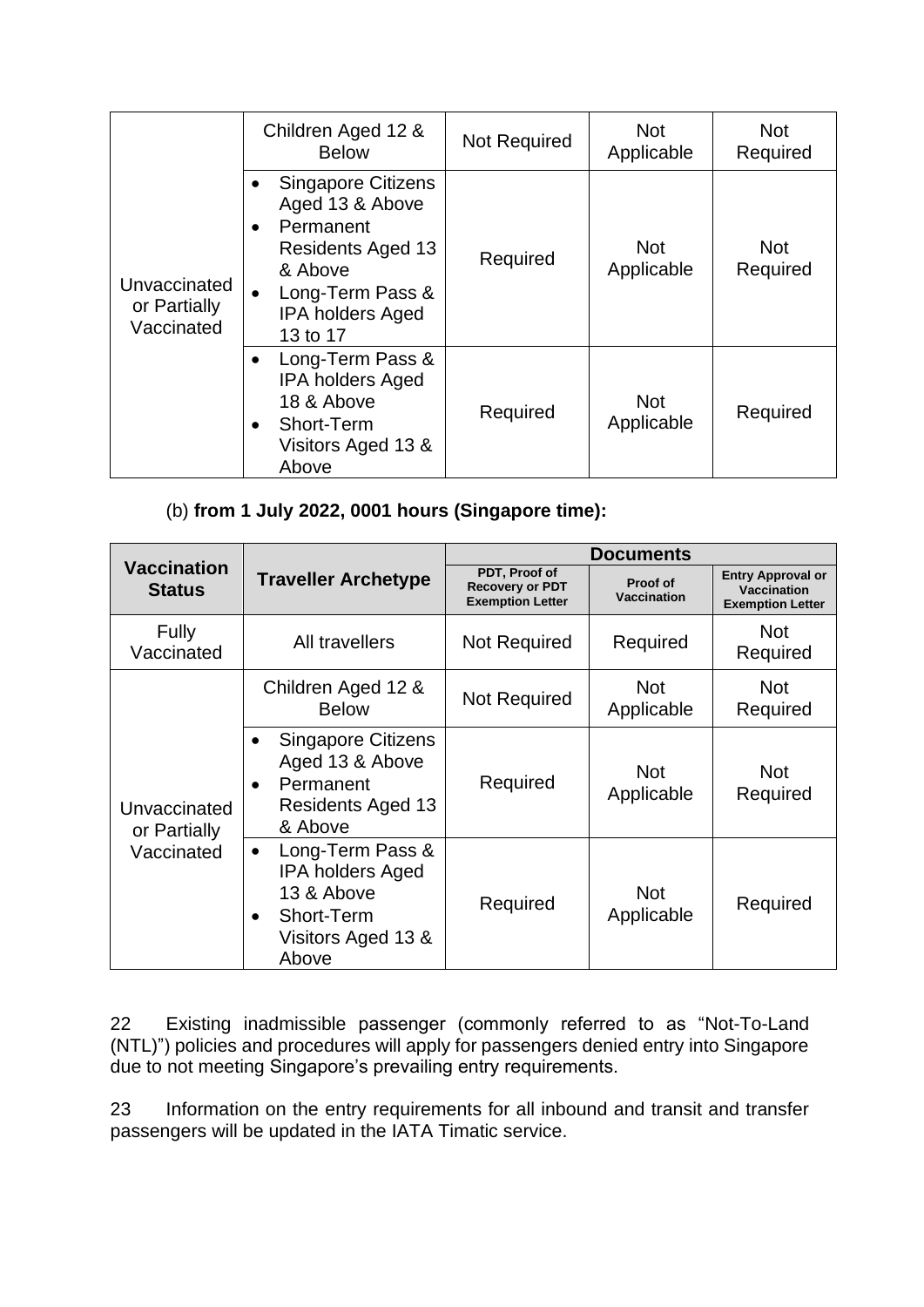24 This Circular takes effect **from 26 April 2022, 0001 hours (Singapore time) and supersedes** CAAS Circular 19/2022, dated 30 March 2022 (*"COVID-19 – Preflight Measures and Requirements for Passengers on Flights to Singapore"*).

25 To avoid doubt, the requirements as described in this Circular are applicable to every passenger whose scheduled time of arrival in Singapore is after 26 April 2022, 0001 hours (Singapore time).

Margaret Tan Director (Airport Operations Regulation & Aviation Security) Civil Aviation Authority of Singapore

[no signature required]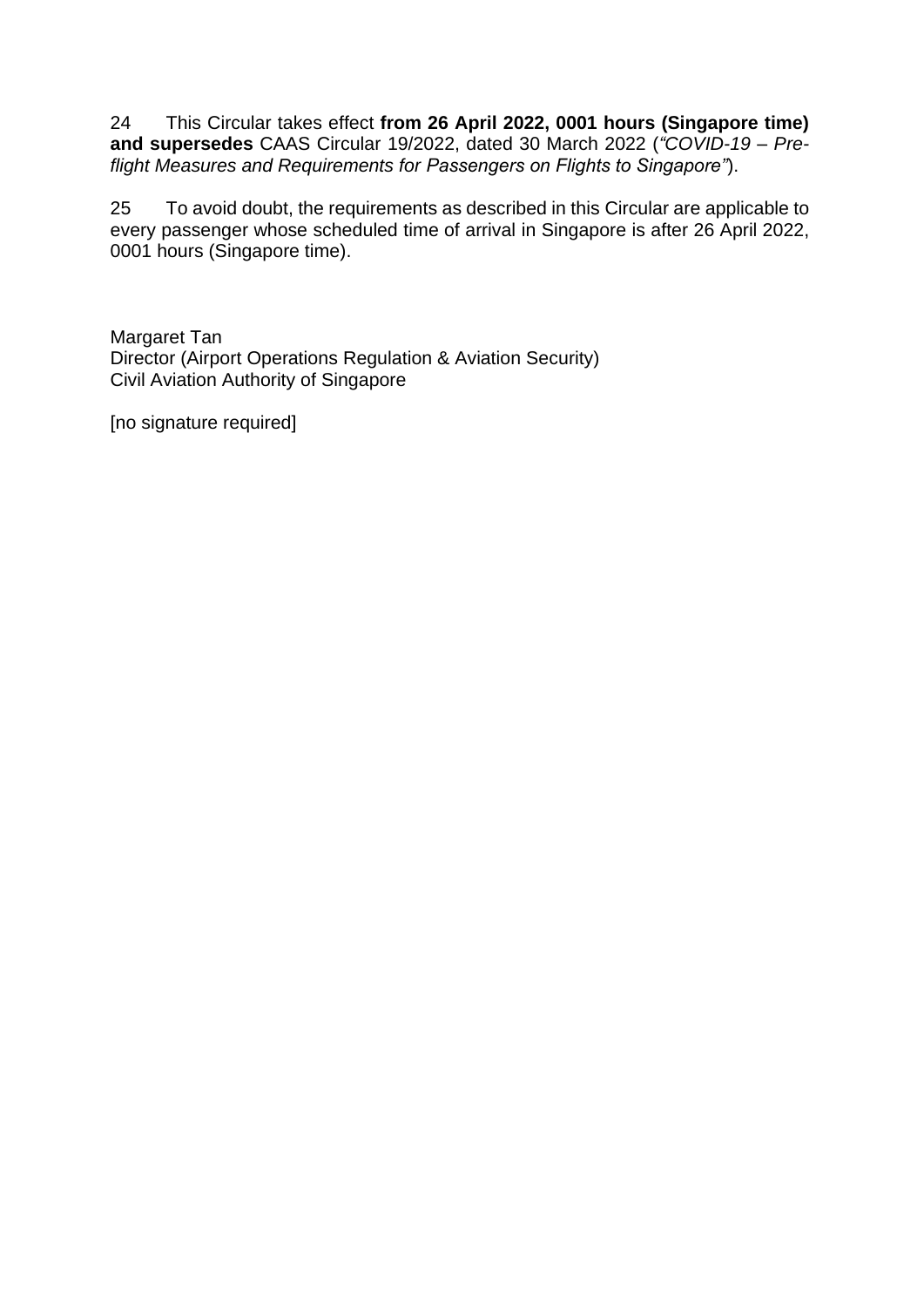Date: **15 Mar 2022** Reference number: **VCP-220315000019-Y** Annex A



## **DIGITAL VERIFICATION OF COVID-19 VACCINATION CERTIFICATE**

To whom it may concern

This is to attest that the following traveller's vaccination certificate has been digitally verified via the Vaccination Check Portal.

| Traveller's name<br><b>TAN AH BEE</b>                        |                                        |  |  |
|--------------------------------------------------------------|----------------------------------------|--|--|
| <b>UIN/FIN</b>                                               | Travel document number                 |  |  |
| *****222D                                                    | A9980                                  |  |  |
| Gender                                                       | Country/Region of COVID-19 vaccination |  |  |
| <b>Male</b>                                                  | <b>Singapore</b>                       |  |  |
| Validity of this document<br>From 15 Mar 2022 to 14 Apr 2022 |                                        |  |  |

2 The traveller may produce this document as proof before departing from the last port of embarkation to Singapore.

Yours sincerely,

THE SAFETRAVEL OFFICE SINGAPORE

*This is a computer-generated letter. No signature is required.*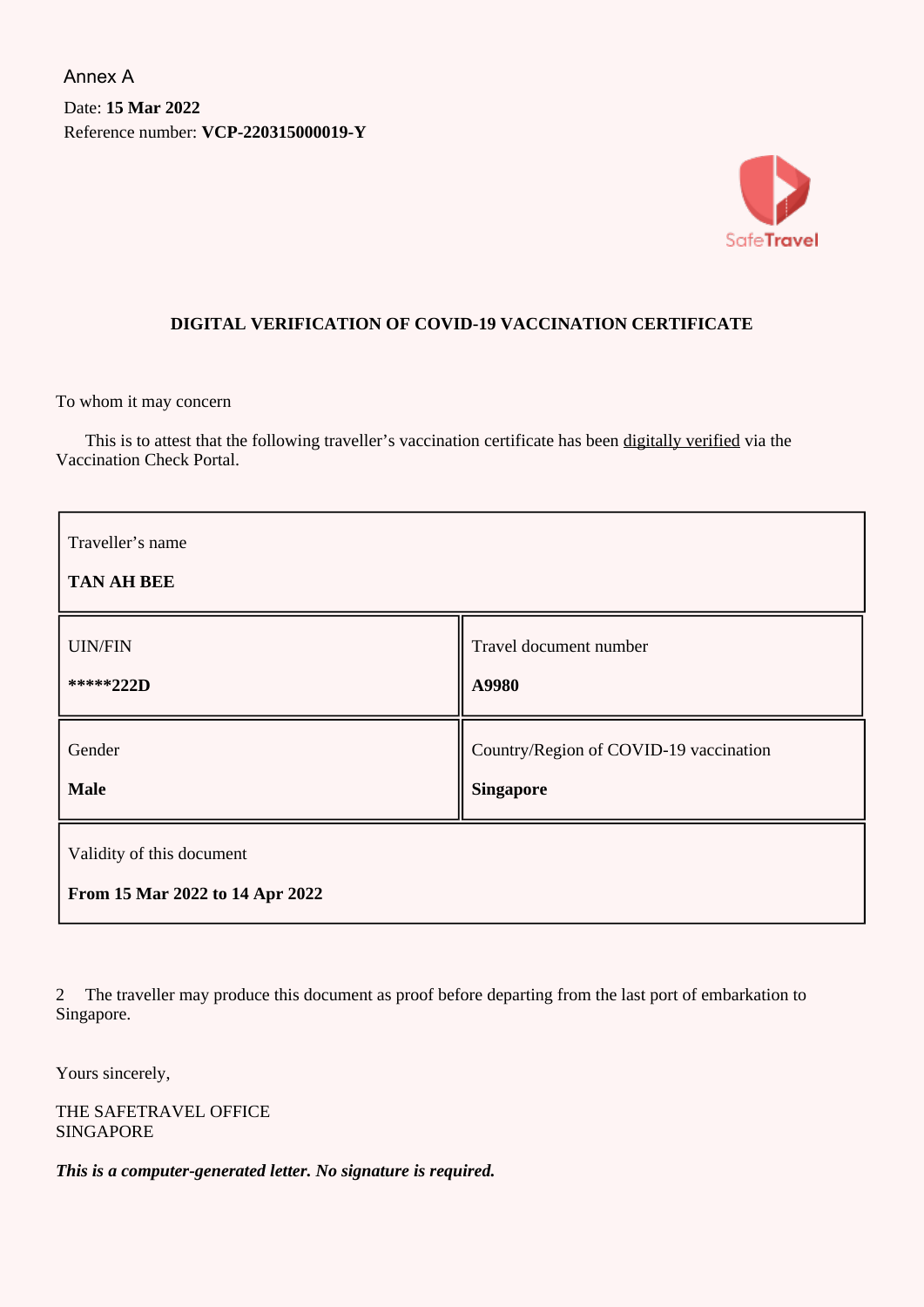## Annex B

## **HealthHub and TraceTogether**

#### Vaccinated in Singapore

If the traveller was vaccinated in Singapore, he/she must present:

- (A) a vaccination status on the TraceTogether app or HealthHub app; or
- (B) vaccination certificate(s) issued by the Singapore Ministry of Health in English.

For (A), please see sample screenshots below:

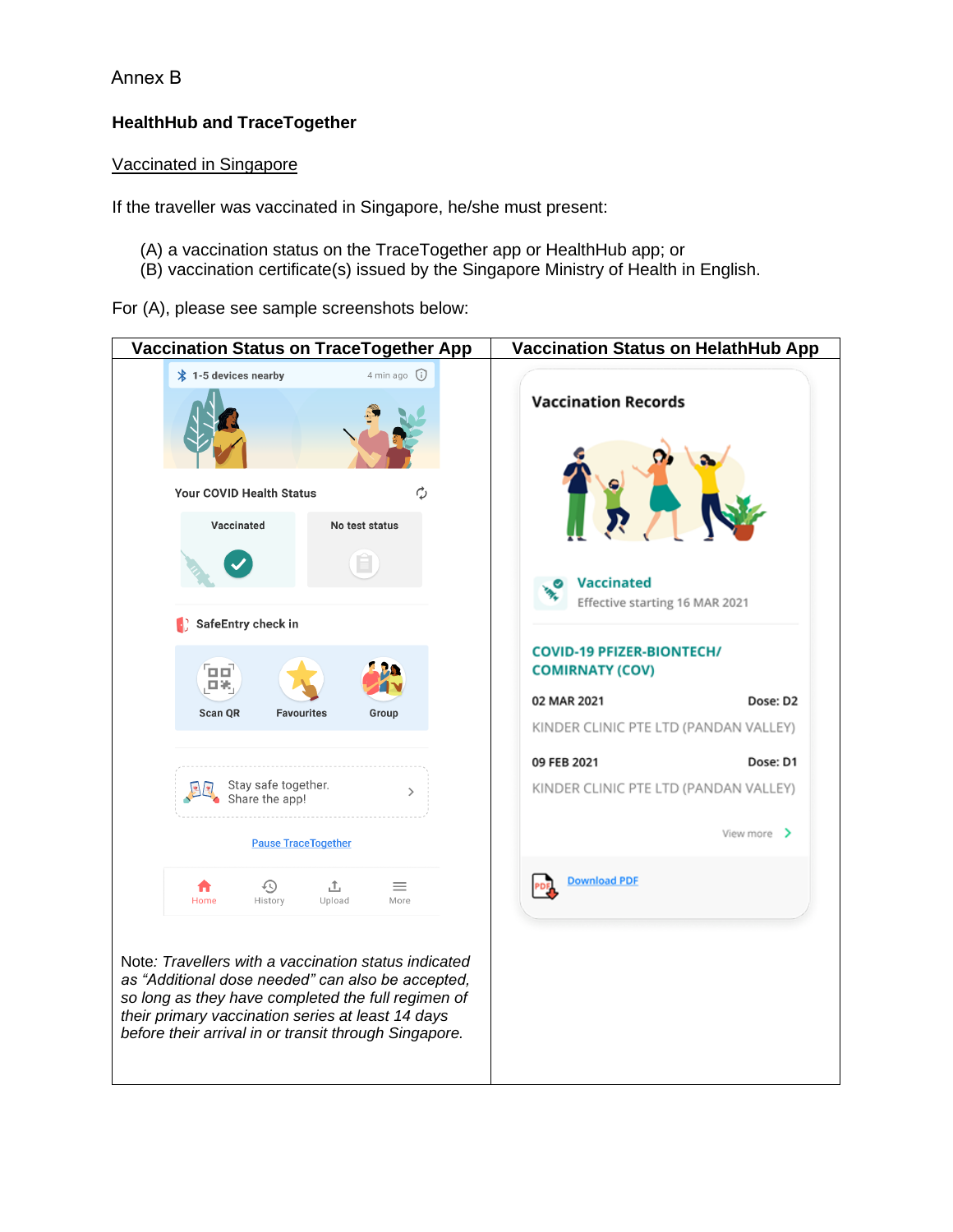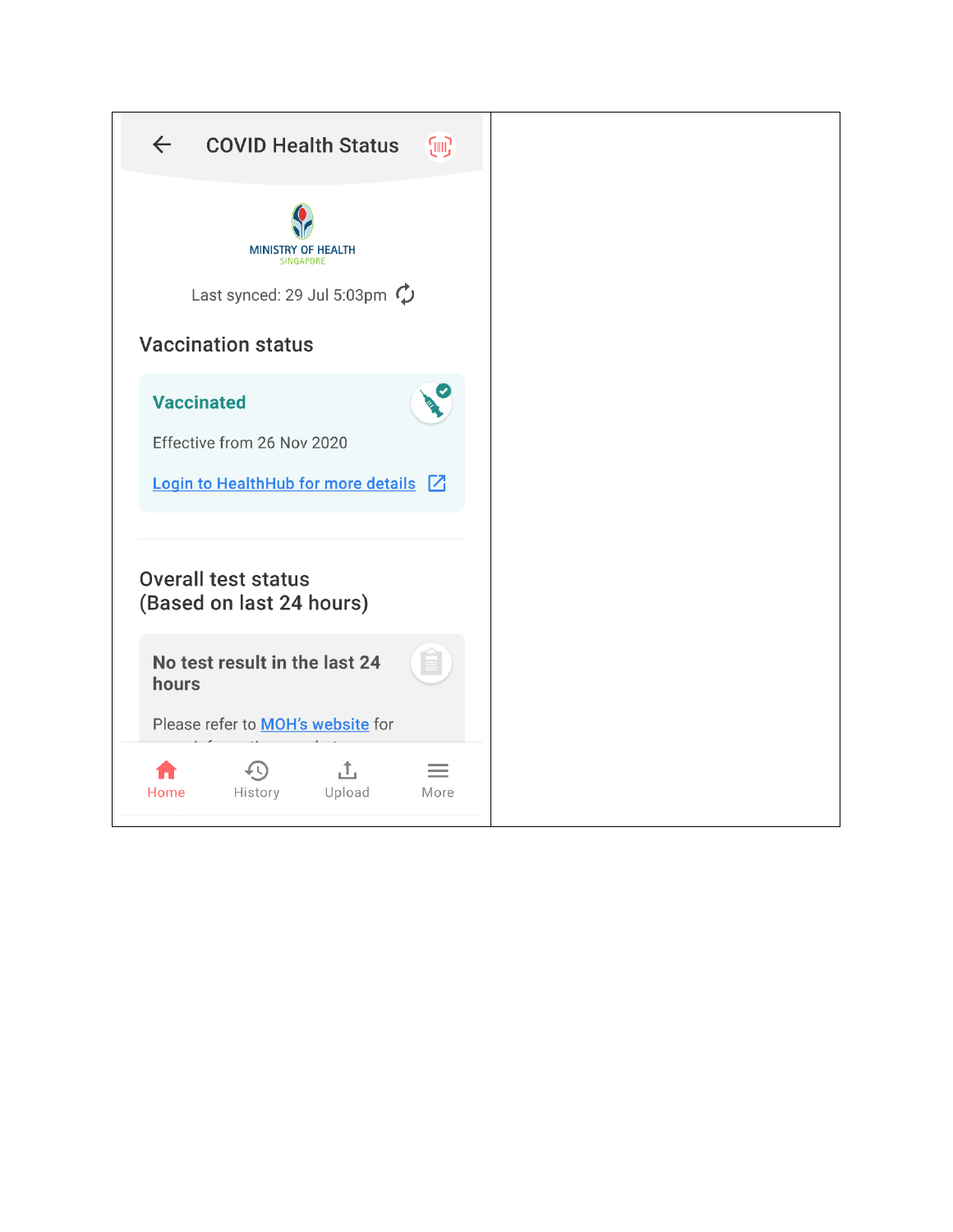Annex C

#### **MOM's Email Exemption from Vaccination Requirement**

**From:** MOM WPD Advisory (MOM) [wpd\\_advisory@mom.gov.sg](mailto:wpd_advisory@mom.gov.sg) **Sent:** Tuesday, February 1, 2022 00:05 AM To: 'name@email.com' <[name@email.com>](mailto:name@email.com) **Subject:** <PASS HOLDER NAME> (PASS HOLDER FIN) has been exempted from the vaccination requirement

#### **Ref: PASS HOLDER NAME/FIN/20211228/61b47b388fbd7000132b79dc**

Dear Sir/ Madam,

We wish to inform you that <PASS HOLDER NAME> (PASS HOLDER FIN) has been exempted from the requirement to be fully vaccinated before arrival in Singapore. Please ensure that the pass holder presents this letter to the airlines or ferry operators before departure, and at the immigration checkpoints upon arrival in Singapore. If not, the pass holder may be denied entry. This letter is only valid for 30 days from the date it is issued. If the pass holder is not able to enter Singapore by then, submit another application and wait for a new exemption letter.

Controller of Work Passes Ministry of Manpower (Singapore)

[No signature required]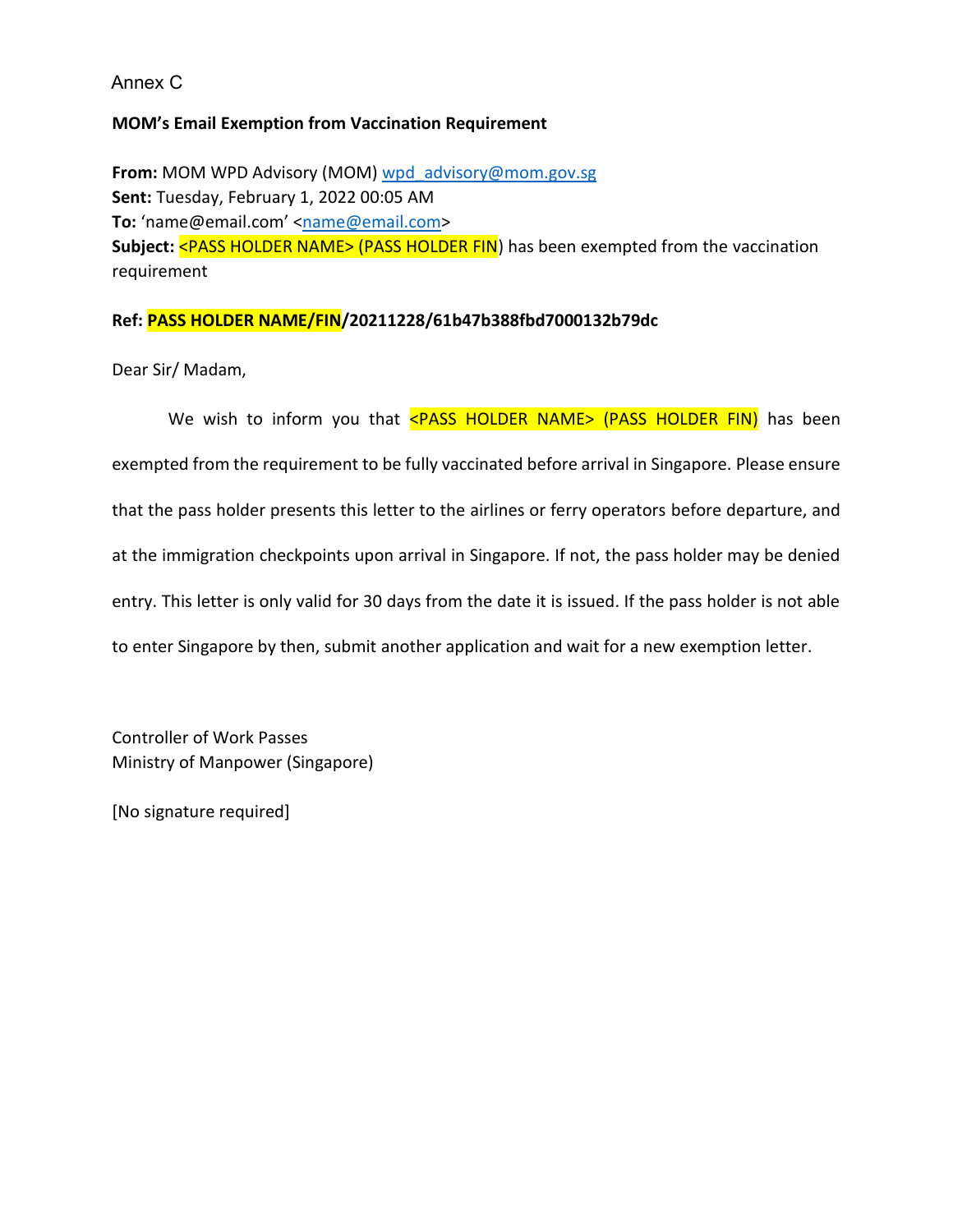#### Annex D



Ministry of Education SINGAPORE

#### Date: **XX/XX/2022** Reference Number: **MOE-VE-XXXXXXXXXXXX**

## Dear **Name of Traveller Passport Number of Traveller**

You have been exempted from the requirement to be fully vaccinated before arrival in Singapore, subject to the conditions stated in **Annex A**.

This letter is **valid for 30 days** and for a **single entry** to Singapore.

Please present this letter to the airlines or ferry operators before departure, and at the immigration checkpoints upon arrival in Singapore. If not, you may be denied entry.

Safe Travel Office (Education) Ministry of Education • 1 North Buona Vista Drive, Singapore 138675 [• http://www.moe.gov.sg](http://www.moe.gov.sg/) Integrity the Foundation • People our Focus • Learning our Passion • Excellence our Pursuit

**CONFIDENTIALITY:** If this email has been sent to you by mistake, please notify the sender and delete it immediately. As it may contain confidential information, the retention or dissemination of its contents may be an offence under the Official Secrets Act.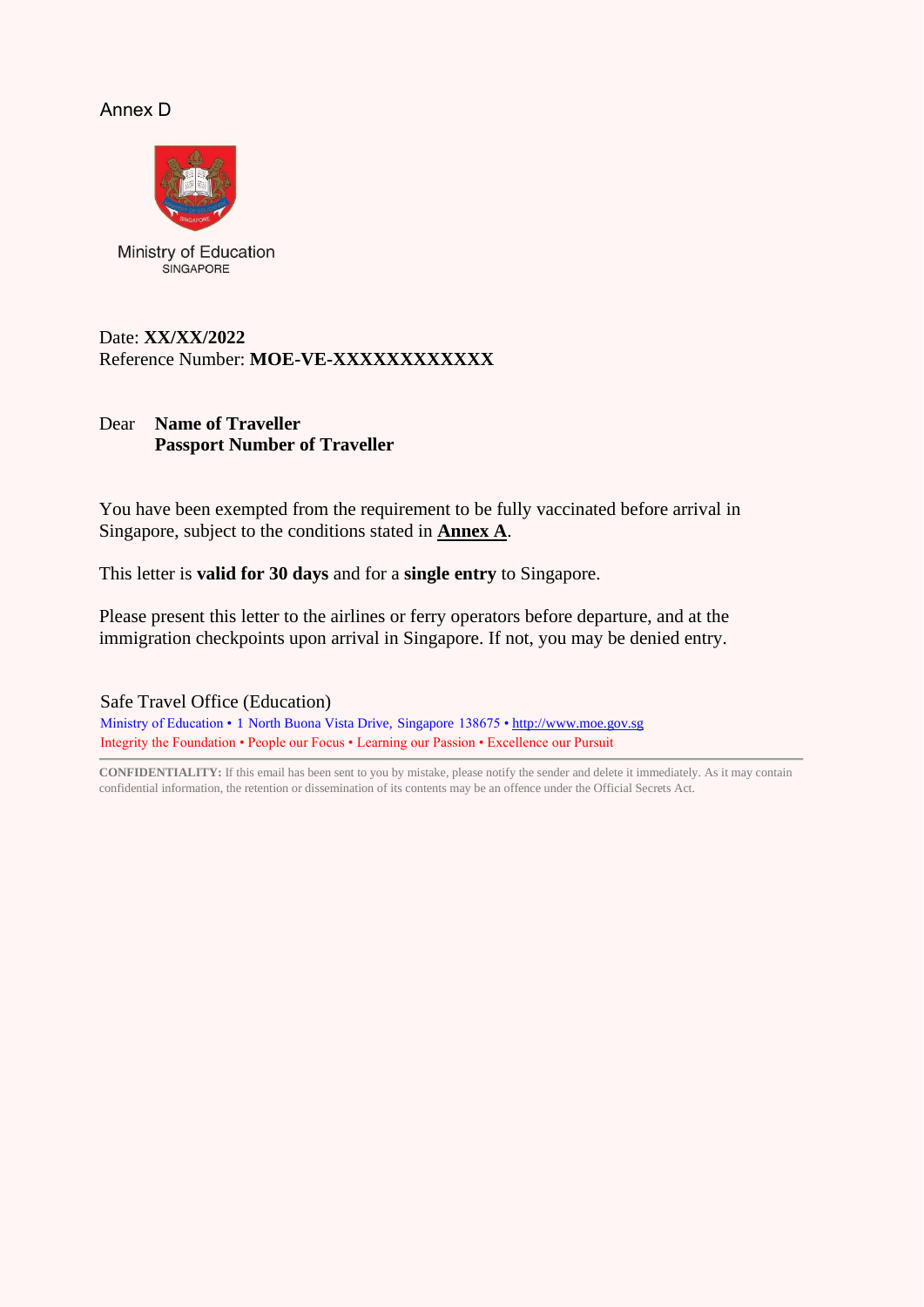# **Annex A**

*For a summary of the vaccination requirements and additional resources, please refer to [https://safetravel.ica.gov.sg/stpl/vaccination-requirements.](https://safetravel.ica.gov.sg/stpl/vaccination-requirements)* 

Please be reminded that in your application for entry and vaccination exemption, you had undertaken to the Singapore Government that you will:

- a. ensure that you are fully vaccinated against COVID-19 by receiving two doses of a vaccine listed under Singapore's Pandemic Special Access Route ("PSAR") or the World Health Organization's Emergency Use Listing ("EUL") within two months of your arrival date in Singapore, if you are aged 12 and above at the point of arrival, unless:
	- i. upon arrival in Singapore, you furnish valid proof that you have been fully vaccinated against COVID-19 prior to arrival in Singapore and, at your own expense, undergo a serology test at a Public Health Preparedness Clinic and the test result confirms that you are fully vaccinated against COVID-19; or
	- ii. you, at your own expense, seek medical consultation at a Public Health Preparedness Clinic and are certified to be medically ineligible for all vaccines under PSAR or EUL; and
- b. upon request by the Singapore Government and/or your educational institution, immediately furnish to the Singapore Government and/or your educational institution:
	- i. your vaccination records showing that you are fully vaccinated against COVID-19 in accordance with paragraph (a);
	- ii. your serology test result in paragraph (a)(i) and, if such result reflects that you are not fully vaccinated, your vaccination records showing that you are fully vaccinated against COVID-19 in accordance with paragraph (a); or
	- iii. the certification in paragraph (a)(ii) certifying that you are medically ineligible for all vaccines under PSAR or EUL.

You understand and agree that any breach or neglect of any of these undertakings may render you liable to being expelled from your educational institution or having your Student's Pass cancelled.